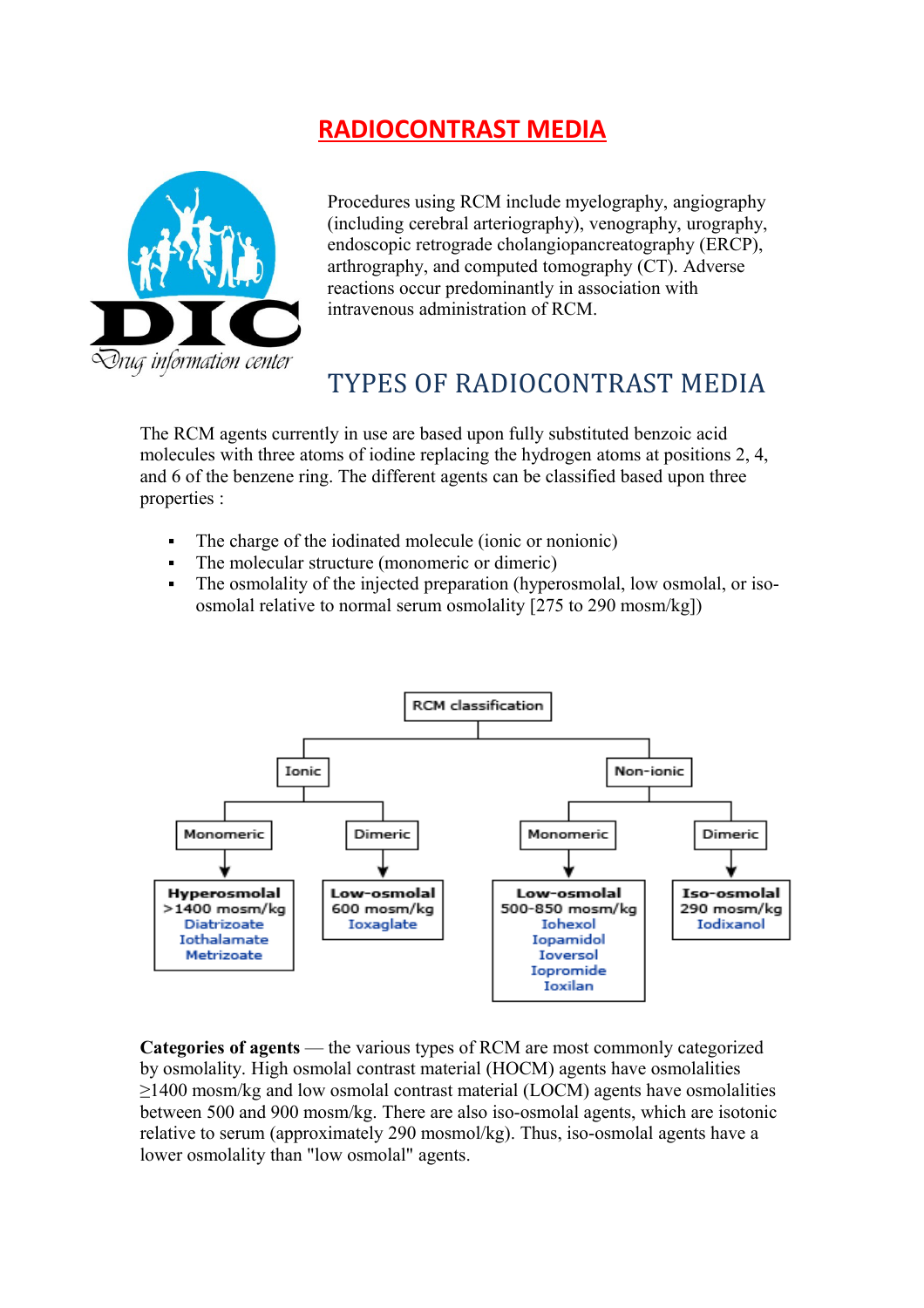RCM can cause a variety of adverse reactions and the pathophysiology of most of these is poorly understood. As a result, various systems of classifying these reactions exist, based upon severity, timing, signs and symptoms, or presumed pathophysiology**.**

# TYPES OF REACTIONS:

These adverse reactions are divided into two broad categories: chemotoxic reactions and hypersensitivity reactions.

- **1- Chemotoxic reactions** Chemotoxic, or physiologic, reactions are related to the chemical properties of radiocontrast agents and are dependent upon dose and infusion rate. These include vasovagal reactions, seizures, arrhythmias, and organ (especially renal) toxicity .
- **Vasovagal reactions** are considered to be a form of chemotoxic reaction because they may be related to rate of infusion and concentration. These relatively common reactions present with warmth, flushing, nausea, or emesis and are usually transient and self-limited. Severe reactions can involve hypotension or bradycardia. Vasovagal reactions are attributed to fluid shifts caused by the infusion of a hypertonic solution, although the precise mechanism is unknown. These reactions do not preclude further administration of the causative RCM, and slowing the rate of infusion is often sufficient to avoid further symptoms.
- **Renal toxicity** .
- **Hyperthyroidism** .
- **2- Hypersensitivity reactions** Hypersensitivity reactions to radiocontrast are idiosyncratic and largely independent of dose and infusion rate. They can occur in response to minute amounts of contrast agent. These reactions can be further subdivided into immediate and delayed :
- **Immediate hypersensitivity reactions** (IHRs) develop within one hour of administration.

**Delayed hypersensitivity reactions** develop from one hour to several days after administration. This category includes mild to moderate cutaneous eruptions, urticaria/angioedema and various uncommon reactions, including erythema multiforme minor, fixed drug eruption, Stevens-Johnson syndrome, flexural exanthema, and vasculitis .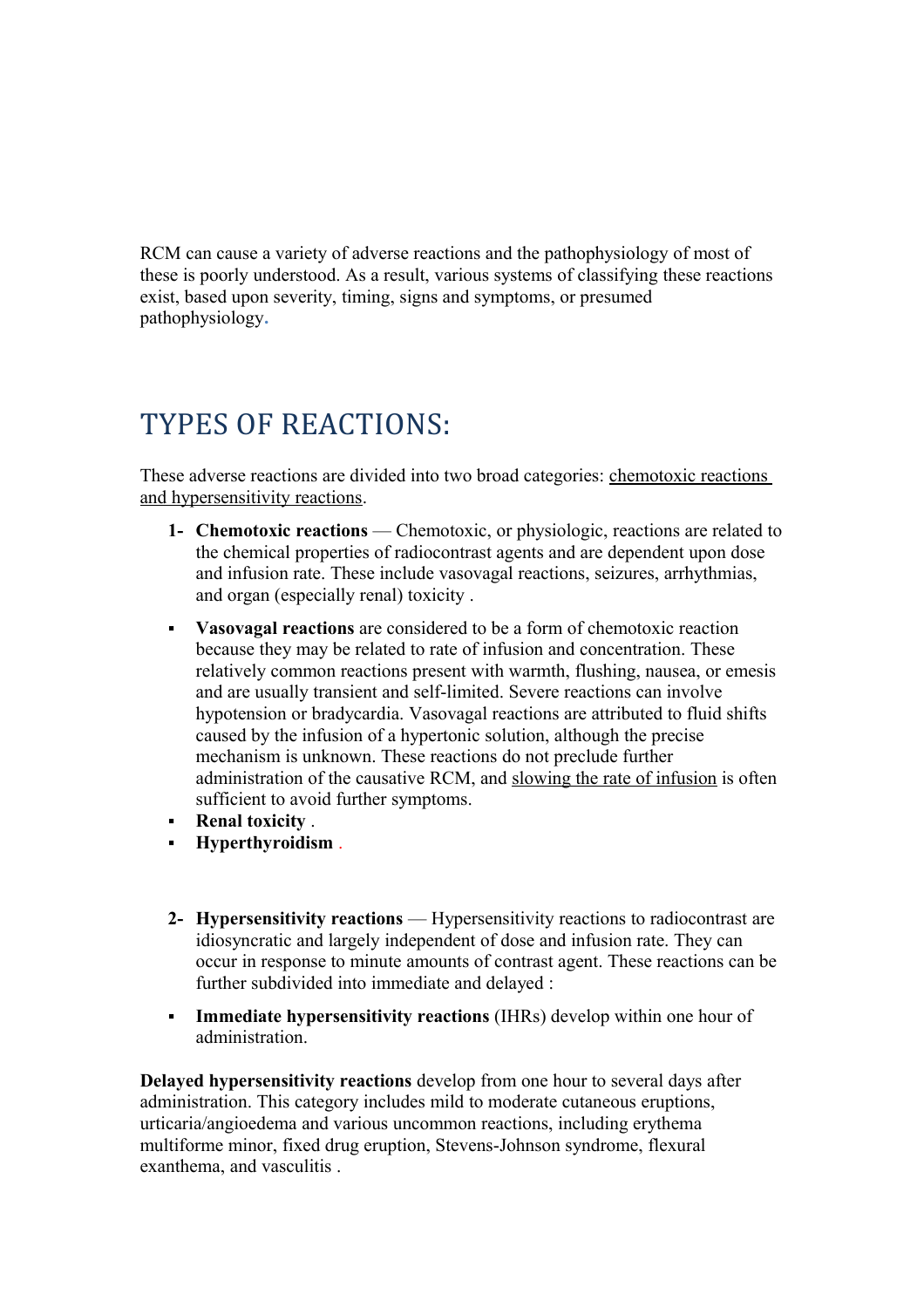**Signs and symptoms** — immediate hypersensitivity reactions to RCM develop within one hour, and usually within five minutes of RCM administration. Signs and symptoms include :

- Flushing
- **-** Pruritus
- Urticaria
- **-** Angioedema
- **Bronchospasm and wheezing**
- Laryngeal edema and stridor
- Hypotension and rarely shock
- Loss of consciousnes

## Risk factors to have adverse reactions:

- **Previous immediate hypersensitivity reaction to RCM** Patients who have experienced a previous IHR to RCM are at increased risk for another reaction, compared to patients who have tolerated RCM without difficulty.
- **Asthma** The presence of asthma may increase the risk of IHR, although not all studies have found this.
- **History of allergic disease** Atopic individuals (ie, those with asthma, allergic rhinitis, atopic dermatitis or food allergies) are three times more likely than nonatopic individuals to have a severe adverse reaction to intravenous iodinated contrast media. However, much of this risk may be borne by the subgroup with asthma since few studies have evaluated those with atopic disease, but without asthma.

Seafood or shellfish allergy is **NOT** an independent risk factor for **IHRs** to RCM, although this is a common misconception. Patients allergic to seafood **are not at increased** risk beyond that of any atopic individual or patients with other food allergies. The epidemiological association between seafood allergy and RCM reactions has been attributed to a common iodine allergy since there is a high iodine content in seafood. However, iodine and iodide are small molecules that do not cause anaphylactic reactions and are structurally unrelated to shellfish allergens (which are tropomyosin proteins) . The likely explanation for the association is that seafood is a common cause of food allergy, and individuals with any atopic condition in general are at higher risk for RCM reactions.

Another source of confusion is the patient with contact dermatitis in response to the skin disinfectant povidone-iodine. Patients with this history also do **not** appear to be at higher risk for RCM reactions and vice versa.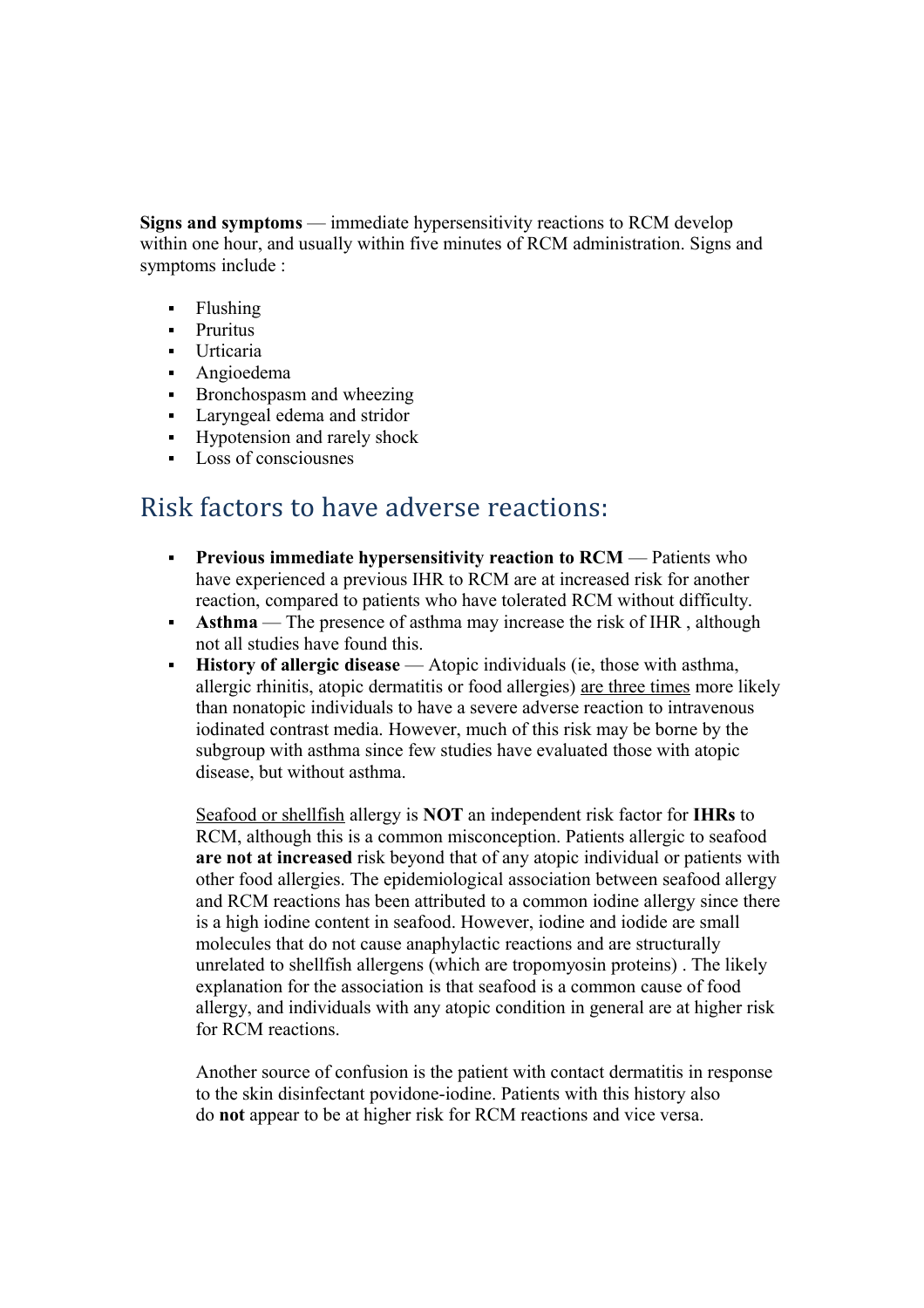**Possible risk factors** — Treatment with certain medications have been proposed to increase the risk or severity of adverse reactions to RCM, although there is no consensus regarding these effects .These include betaadrenergic blocking agents (beta-blockers), as well as [aspirin](http://www.uptodate.com/contents/aspirin-drug-information?source=see_link) and other nonsteroidal antiinflammatory drugs (NSAIDs).

## Prevention of contrast-induced nephropathy:

The administration of radiocontrast media can lead to a usually reversible form of acute kidney injury (formerly called acute renal failure) that begins soon after the contrast is administered. In most cases, there are no permanent sequelae, but there is some evidence that its development is associated with adverse outcomes .

The nephrotoxic properties of contrasts agents appear to vary, with low- and isoosmolal agents being associated with a relatively decreased incidence of renal injury among high-risk patients.

A variety of preventive measures may reduce the risk of contrast nephropathy :

- The use, if clinically possible, of ultrasonography, magnetic resonance imaging CT scanning without radiocontrast agents, particularly in high-risk patients.
- The use of lower doses of contrast and avoidance of repetitive studies that are closely spaced (within 48 to 72 hours). Very small amounts of contrast  $($ mL) have been safely used in patients with advanced kidney disease for examination of poorly maturing arteriovenous fistula.
- Avoidance of volume depletion or nonsteroidal antiinflammatory drugs, both of which can increase renal vasoconstriction.
- The administration of intravenous saline or possibly [sodium bicarbonate.](http://www.uptodate.com/contents/sodium-bicarbonate-drug-information?source=see_link)
- The administration of the antioxidant [acetylcysteine.](http://www.uptodate.com/contents/acetylcysteine-drug-information?source=see_link)
- The use of selected low or iso-osmolal nonionic contrast agents.

transient elevations in the serum creatinine concentration (which are of dubious clinical significance) as end points to now if patient has ARF (eg,  $\geq 0.5$  mg/dL [44.2] micromol/L] or  $>25$  to 50 percent above baseline).

In studies of patients with moderate renal insufficiency (serum creatinine concentration between 1.4 and 2.4 mg/dL [123 to 211 micromol/L]), some nonionic, low osmolality agents compared to hyperosmolal agents have been associated with a reduced incidence of a mild to moderate decline in renal function .

**\*\* Nonionic iso-osmolal agents** — [Iodixanol,](http://www.uptodate.com/contents/iodixanol-drug-information?source=see_link) the only currently available isoosmolal nonionic contrast agent (approximately 290 mosmol/kg), may be associated with a lower risk of nephropathy than some low osmolal agents, particularly [iohexol,](http://www.uptodate.com/contents/iohexol-drug-information?source=see_link)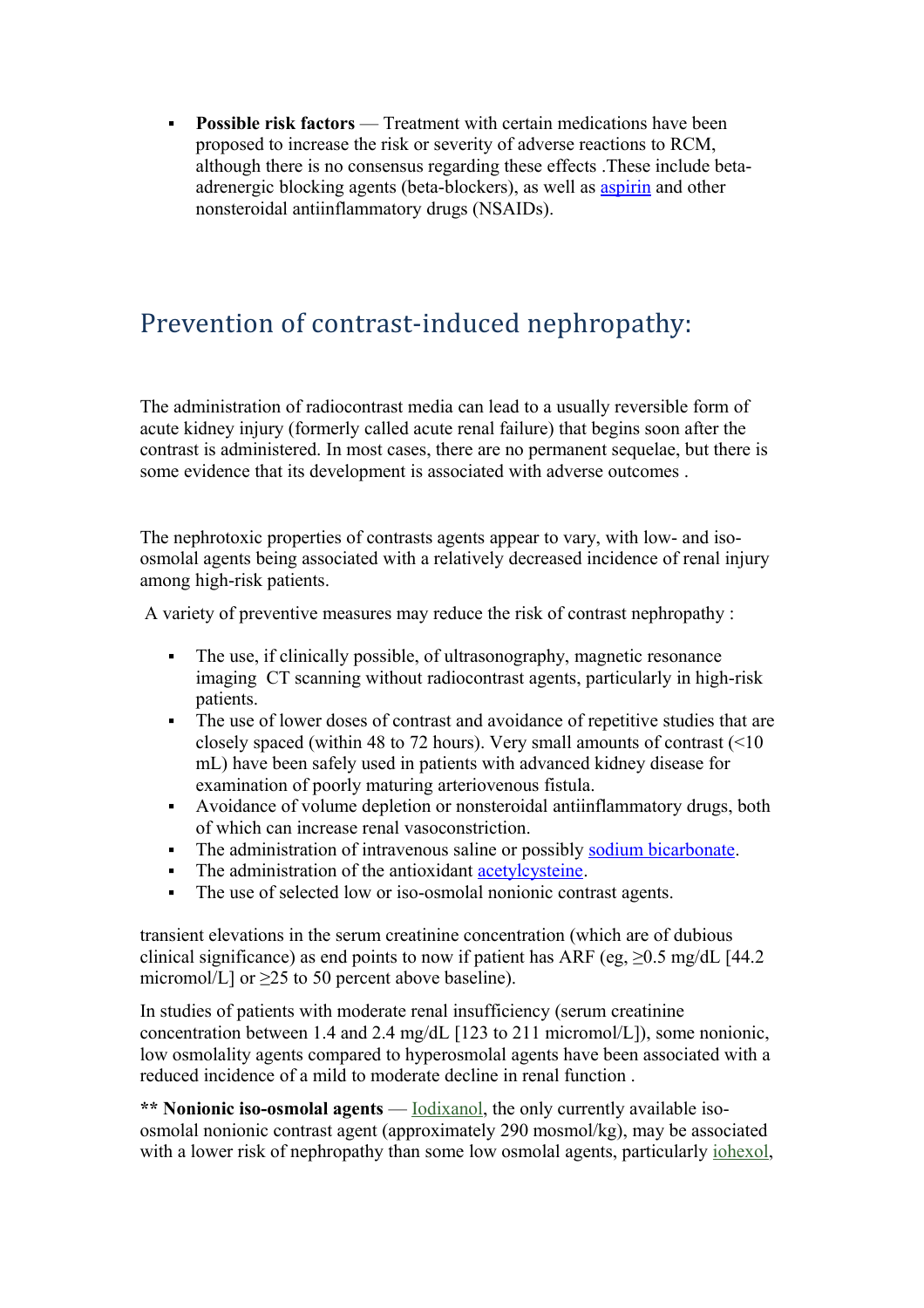among diabetic patients with chronic kidney disease (CKD) and a reduced glomerular filtration rate who are given intraarterial contrast, mostly for coronary angiography.

**\*\* Carbon dioxide** — An alternative contrast agent is carbon dioxide, which can be used alone or with small amounts of iodinated contrast. Satisfactory imaging and procedural results are obtained, particularly with modern imaging technology (digital subtraction angiography), with no or little nephrotoxicity .

An important limitation is the risk of neurotoxicity when injected close to the cerebral circulation or if there is a right-to-left intracardiac shunt . Thus, it cannot be used for cerebrovascular imaging, and if to be used, its use should be limited to imaging below the diaphragm .

**\*\* Volume administration, mannitol, and diuretics** — Intravenous volume administration is beneficial, and the type of solution may be important . In comparison, the role of diuretics, [mannitol](http://www.uptodate.com/contents/mannitol-drug-information?source=see_link) and other renal vasodilators in this setting is uncertain.

**Diuretics** — Several small trials have investigated the effect of diuretics. In one trial, 78 patients with stable chronic kidney disease (mean plasma creatinine concentration 2.1 mg/dL [186 micromol/L]) about to undergo coronary angiography were randomly assigned to one of three regimens .

- One-half isotonic (0.45 percent) saline at a rate of 1 mL/kg per hour for 12 hours before and 12 hours after the angiogram
- One-half isotonic saline plus  $25$  g of [mannitol](http://www.uptodate.com/contents/mannitol-drug-information?source=see_link) infused intravenously during the one hour before the procedure
- One-half isotonic saline plus 80 mg of [furosemide](http://www.uptodate.com/contents/furosemide-drug-information?source=see_link) infused intravenously during the 30 minutes before angiography

The incidence of acute kidney injury (defined as a rise in the serum creatinine of at least 0.5 mg/dL [44 micromol/L]) was lowest in the group treated with saline alone. [Mannitol](http://www.uptodate.com/contents/mannitol-drug-information?source=see_link) was of no added benefit, while there was a suggestion that [furosemide](http://www.uptodate.com/contents/furosemide-drug-information?source=see_link) therapy slightly increased the risk. Why this might occur is not known, since volume depletion due to the diuresis was not seen.

- **1- Intravenous saline** The optimal intravenous solution (isotonic saline, onehalf isotonic saline, or isotonic [sodium bicarbonate\)](http://www.uptodate.com/contents/sodium-bicarbonate-drug-information?source=see_link) for prevention of contrast nephropathy is unclear.
- **2- Intravenous bicarbonate** Since alkalinization may protect against free radical injury, the possibility that [sodium bicarbonate](http://www.uptodate.com/contents/sodium-bicarbonate-drug-information?source=see_link) may be superior to isotonic saline has been examined in a number of randomized trials and metaanalyses. The results were conflicting as some showed a significantly lower rate of contrast-induced nephropathy with sodium bicarbonate , while others found equivalent rates .

**Note : Oral hydration** — Given that an increasing number of individuals receive contrast as outpatients, three small trials have evaluated the effectiveness of oral hydration or salt loading in preventing contrast nephropathy. The one trial that included only unrestricted oral fluids (ie, no salt) found a much higher rate of acute kidney injury after contrast than those given isotonic saline.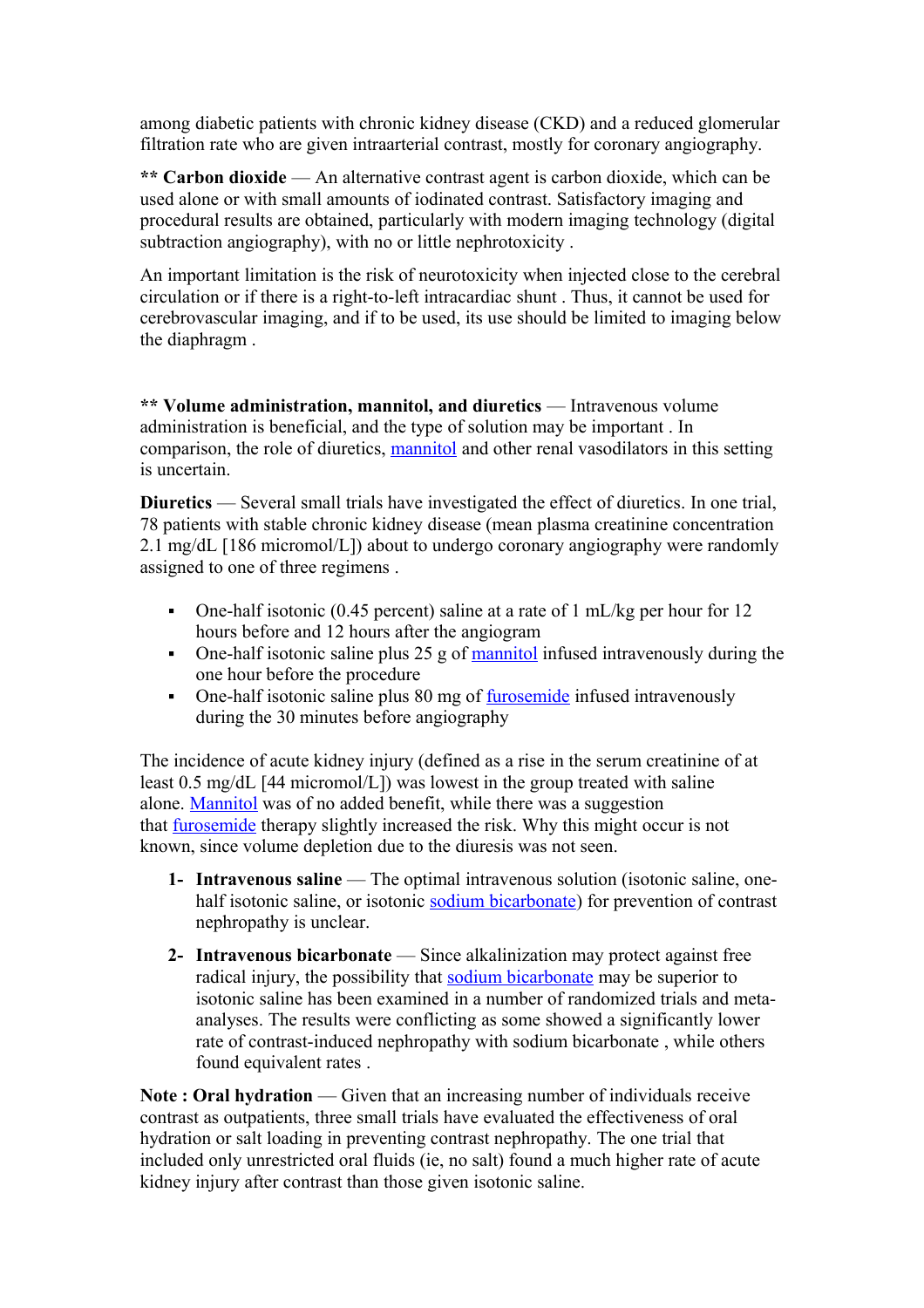**3- [Acetylcysteine](http://www.uptodate.com/contents/acetylcysteine-drug-information?source=see_link)** — **Acetylcysteine** is a thiol compound with antioxidant and vasodilatory properties. Although not well understood, a possible mechanism of benefit in contrast-induced nephropathy involves minimizing both vasoconstriction and oxygen free radical generation after radiocontrast agent administration.

**Dosing** (oral) — although data regarding the efficacy of **[acetylcysteine](http://www.uptodate.com/contents/acetylcysteine-drug-information?source=see_link)** are conflicting, if it is to be used, the preferred dose is 1200 mg administered orally twice daily on the day before and the day of the procedure to patients at risk for contrast nephropathy.

**Intravenous therapy** — Patients requiring emergent coronary angiography or procedures, in whom preventive therapy with oral [acetylcysteine](http://www.uptodate.com/contents/acetylcysteine-drug-information?source=see_link) cannot be given the day before, have been treated with intravenous acetylcysteine. The benefit of this approach remains uncertain, and comparison of the various trials is difficult because of differences in patient populations and dosing, or lack of an adequate control group.

### **SUMMARY AND RECOMMENDATIONS**

- We recommend NOT using high osmolal agents (1400 to 1800 mosmol/kg)
- We recommend the use of **[iodixanol](http://www.uptodate.com/contents/iodixanol-drug-information?source=see_link)** or nonionic low osmolal agents such as [iopamidol](http://www.uptodate.com/contents/iopamidol-drug-information?source=see_link) or [ioversol](http://www.uptodate.com/contents/ioversol-drug-information?source=see_link) rather than [iohexol](http://www.uptodate.com/contents/iohexol-drug-information?source=see_link).
- Avoid volume depletion and nonsteroidal antiinflammatory drugs.
- If there are no contraindications to volume expansion, we recommend isotonic intravenous fluids prior to and continued for several hours after contrast administration . We suggest isotonic bicarbonate rather than isotonic saline.

A suggested regimen is a bolus of 3 mL/kg of isotonic bicarbonate for one hour prior to the procedure, and continued at a rate of 1 mL/kg per hour for six hours after the procedure. This solution can be prepared by adding 150 mEq of [sodium bicarbonate](http://www.uptodate.com/contents/sodium-bicarbonate-drug-information?source=see_link) (three 50 mL ampules of 1 mEq/mL sodium bicarbonate) to 850 mL of sterile water.

If isotonic saline is chosen, a suggested regimen is:

 Isotonic saline at a rate of 1 mL/kg per hour, begun at least two and preferably 6 to 12 hours prior to the procedure, and continuing for 6 to 12 hours after contrast administration. The duration of administration of fluid should be directly proportional to the degree of renal impairment (eg, should be longer for individuals with more severe renal impairment).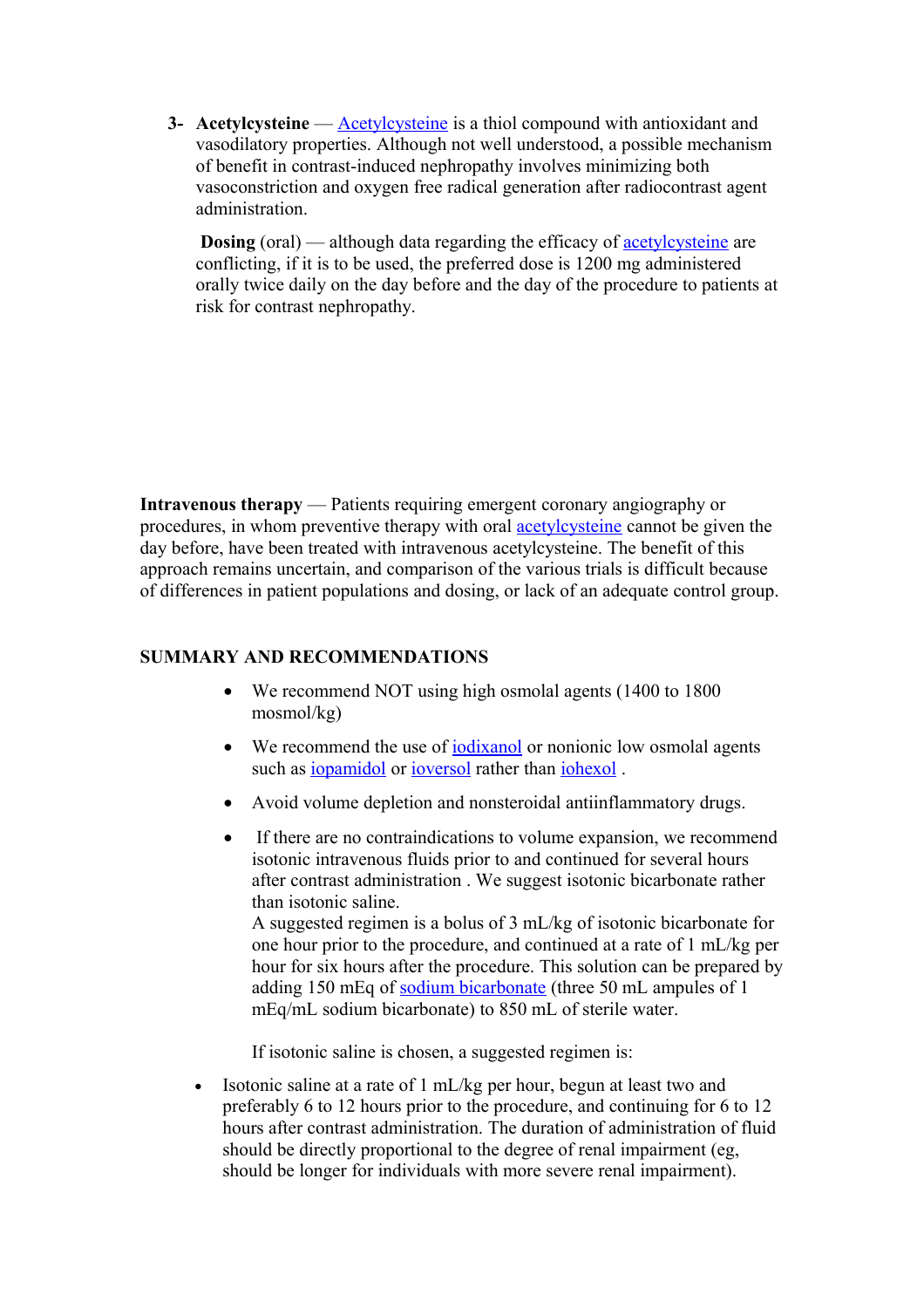- If acetylcysteine is administered, we suggest giving 1200 mg orally twice daily rather than 600 mg twice daily the day before and the day of the procedure
- Based upon the lack of convincing evidence of benefit and the potential risk of anaphylactoid reactions, we suggest not using intravenous [acetylcysteine](http://www.uptodate.com/contents/acetylcysteine-drug-information?source=see_link) for the prevention of contrast nephropathy .
- We recommend NOT using [mannitol](http://www.uptodate.com/contents/mannitol-drug-information?source=see_link) or other diuretics prophylactically
- Among patients with stage 3 and 4 CKD, we recommend NOT performing prophylactic hemofiltration or hemodialysis after contrast exposure
- Among patients with stage 5 CKD, we suggest prophylactic hemodialysis after contrast exposure if there is already a functioning hemodialysis access .

## How to prevent reactions:

A patient who has experienced an immediate hypersensitivity reaction (IHR) to radiocontrast media (RCM) is at increased risk for a recurrent IHR with the next exposure to RCM or patients who have risk factors to develop IHR .

PREVENTATIVE MEASURES — Measures to prevent recurrent reactions in patients with previous IHRs predominantly consist of premedication and use of a different contrast agent. In addition, an allergy evaluation may be considered in patients with severe past IHRs.

Test dosing — the administration of test doses of RCM is NOT recommended in the prediction or prevention of IHRs and should not be considered a substitute for premedication. Severe and fatal reactions to usual doses of RCM have occurred in patients who tolerated test doses of that agent. In addition, fatalities have resulted from the test doses themselves, even amounts as small as 1 to 2 mL (intravenous).

**Premedication regimens :** Several premedication regimens have demonstrated efficacy in preventing recurrent IHRs in observational series of patients with previous IHRs, although the optimal approach has not been determined . One widely-used approach combines glucocorticoids and H1 antihistamines with the use of a nonionic low osmolal contrast material .

We suggest the following premedication regimen, with administration beginning 13 hours prior to the procedure :

- [Prednisone,](http://www.uptodate.com/contents/prednisone-drug-information?source=see_link) given orally 13 hours, 7 hours, and 1 hour before (in adults, 50 mg) per dose; in children, 0.5 to 0.7 mg/kg per dose, up to 50 mg per dose). If oral administration is not feasible, methylprednisolone may be administered intravenously at the same time intervals (in adults, 40 mg; in children, 0.5 mg/kg up to a maximum of 40 mg per dose).
- [Diphenhydramine,](http://www.uptodate.com/contents/diphenhydramine-drug-information?source=see_link) orally or parenterally given 1 hour before (in adults, 50 mg; in children, 1.25 mg/kg , up to 50 mg).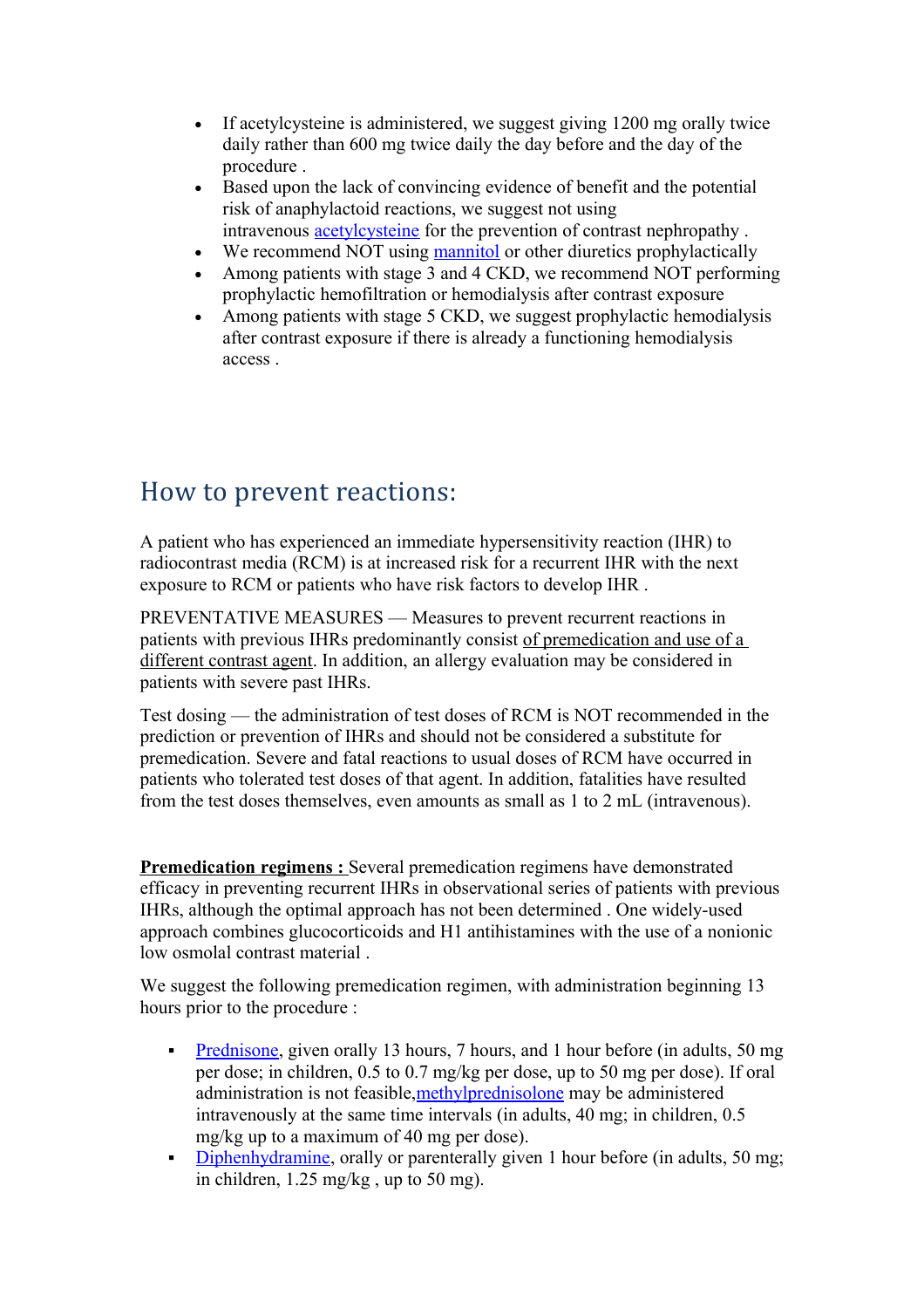Use of a different radio contrast agent — To avoid a recurrent IHR, an expert committee has suggested that the patient should never again receive the same specific agent that caused the reaction . The utility of this has not been prospectively confirmed. Despite this, we would suggest use of a structurally unrelated radiocontrast agent until more data are available.

Categories of agents — the various types of RCM are most commonly categorized by osmolality .High osmolal contrast material (HOCM) agents have osmolalities ≥1400 mosm/kg and low osmolal contrast material (LOCM) agents have osmolalities between 500 and 900 mosm/kg. The lowest osmolality agents are iso-osmolal agents, which are isotonic relative to serum (approximately 290 mosmol/kg).

Four categories can be distinguished if the agents are further subdivided based upon the charge of the iodinated molecule and the molecular structure . Most agents belong to just two groups: ionic HOCM agents or nonionic LOCM agents.

Low or iso-osmolal contrast agents — LOCM agents cause significantly fewer IHRs compared with HOCM, and nonionic LOCM agents are recommended for any patient with a previous IHR .

In most centers, use of nonionic LOCM agents for all intravascular procedures has become a widespread practice as the cost differential between LOCM and HOCM has decreased, and with the realization that evaluating, observing, and treating even minor reactions has hidden costs . We therefore suggest the following, based upon the type of contrast agent that caused the patient's previous reaction:

- For patients who developed IHRs to HOCM agents in the past, either a nonionic LOCM, an iso-osmolal agent [\(iodixanol\)](http://www.uptodate.com/contents/iodixanol-drug-information?source=see_link), or a gadolinium-based agent should be used for future procedures, in combination with premedications.
- For patients who experienced a hypersensitivity reaction to a nonionic LOCM in the past, we suggest either an iso-osmolal agent [\(iodixanol\)](http://www.uptodate.com/contents/iodixanol-drug-information?source=see_link) or gadoliniumbased agent, in combination with premedications.

Gadolinium-based agents — Gadolinium-based chelates are an alternative for patients with a range of adverse reactions to iodinated contrast agents .Gadolinium-based chelates are widely used in magnetic resonance imaging (MRI). When used with digital subtraction angiography, gadolinium alone or in conjunction with carbon dioxide can be used to produce diagnostic images for angiography and interventional radiologic procedures.

Caution should be used in administering gadolinium to patients with moderate to advanced renal failure, due to the association with nephrogenic systemic fibrosis.

APPROACH FOR EMERGENT PROCEDURES — A rapid pretreatment protocol has been developed for patients with a previous IHR to RCM requiring an emergency procedure (adult doses shown below) :

- [Methylprednisolone,](http://www.uptodate.com/contents/methylprednisolone-drug-information?source=see_link) 40 mg IV immediately and every four hours until completion of procedure and
- [Diphenhydramine,](http://www.uptodate.com/contents/diphenhydramine-drug-information?source=see_link) 50 mg PO/IV/IM, one hour before RCM administration and
- Use of the lowest osmolal RCM agent available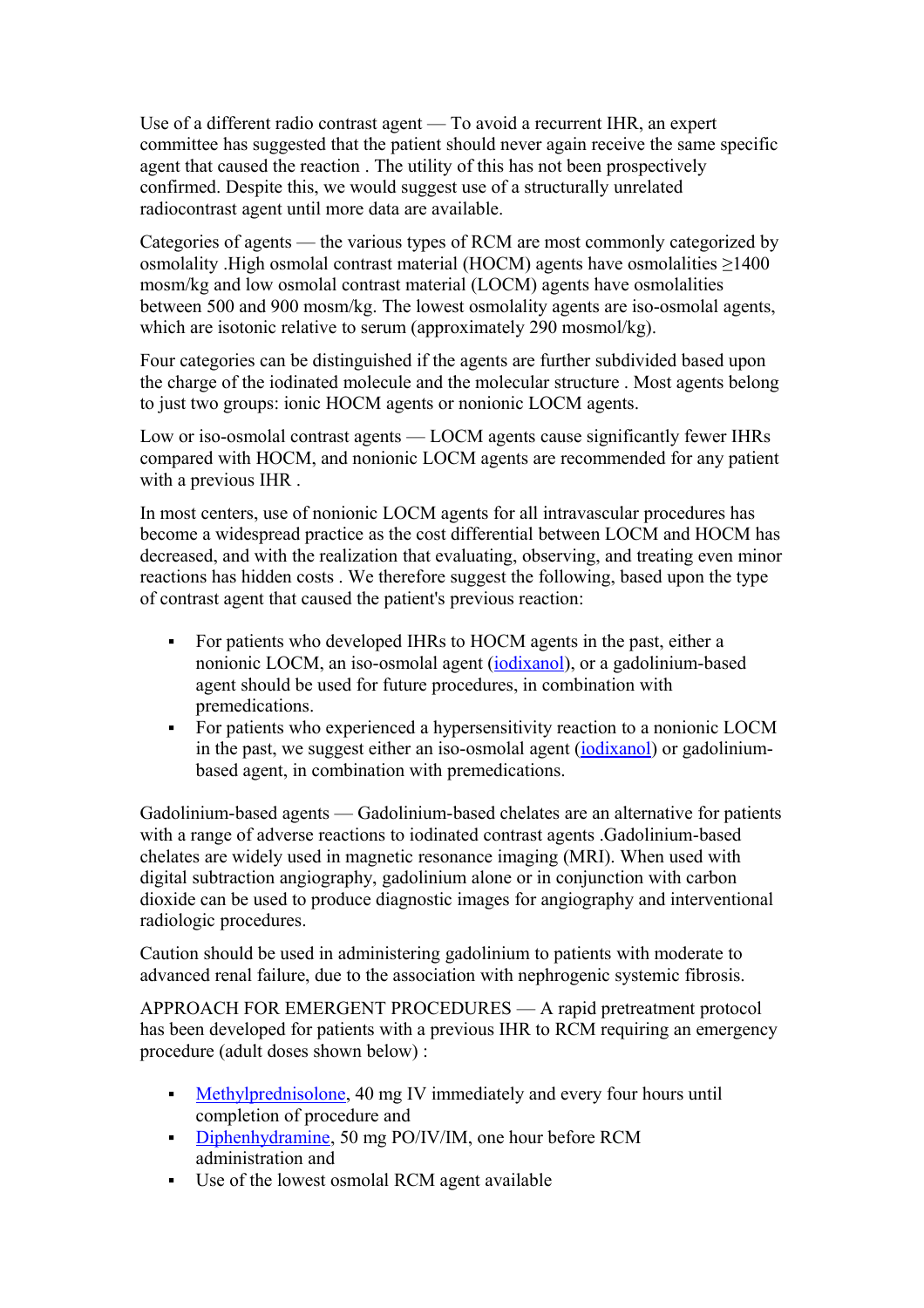# Treatment of ANAPHYLAXIS:

Anaphylactic reactions are events initiated when an allergen and IgE combine to induce mast cells to release chemical mediators. Mast cells originate from bone marrow precursors and develop in the organs in which they come to reside. Principal locations are the skin, respiratory tract, GI tract, and blood vessels.

Allergen-specific IgE is bound on the surface of mast cells. The allergen-IgE complex activates the mast cell and induces it to release histamine as well as other mediators.

Histamine binds to specific receptor sites. H1 receptors are found in endothelial and smooth muscle cells and in the central nervous system. H2 receptors are in gastric parietal cells and in inflammatory cells.

The nature of an anaphylactic reaction depends upon the location where it occurs. In the skin, vasodilatation produces urticaria and erythema. In mucosa, vasodilatation produces nasal congestion and laryngeal edema. In the respiratory tract, smooth muscle contraction produces bronchospasm. In peripheral vessels, vasodilatation produces hypotension and shock. Gastrointestinal reactions include nausea, vomiting, diarrhea, and cramps.

#### Acute management:

The first and most important therapy in anaphylaxis is epinephrine. There are NO absolute contraindications to epinephrine in the setting of anaphylaxis.

Airway: Immediate intubation if evidence of impending airway obstruction from angioedema; delay may lead to complete obstruction; intubation can be difficult and should be performed by the most experienced clinician available; cricothyrotomy may be necessary

It is of importance that medications and equipment be promptly available. An emergency box or cart should be in the immediate vicinity. Preferably it should be sealed (not locked) so that it will be intact when needed,and need to insure that it is fully stocked and that none of its contents have expired. A list of medications, indications, and directions for their use and a list of emergency phone numbers should be prominently displayed.

When summoned to assess a patient who may be having an adverse reaction, you must be able to act quickly, purposefully, and effectively. Ascertain from the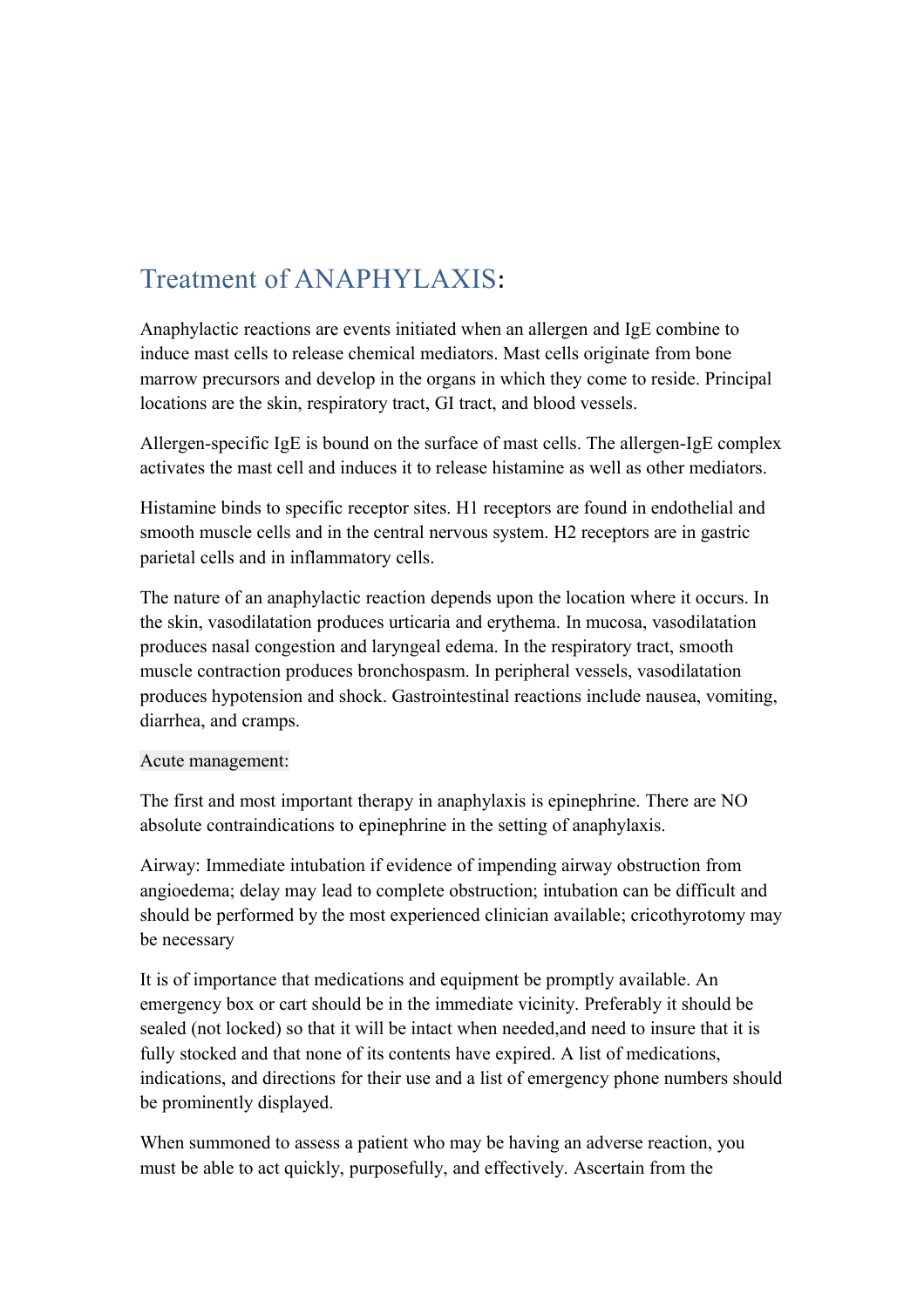technologist or nurse what the problem is. Speak to the patient to obtain additional information and determine how he/she responds. Consult information on pertinent medical history (this should be obtained before the contrast infusion is started). Immediately stop the contrast infusion, hook up isotonic IV fluids, and open the IV wide. Obtain vital signs. Check the airway and breathing. Listen to the lungs. Check skin color, temperature, and dryness. Do not hesitate to administer oxygen by mask (6–10 liters/min), elevate the patient's legs for hypotension, or start additional IVs as appropriate.

### **Medications**

When injecting medications IV through a needle inserted into a port in the IV tubing, the IV should be running fast enough to promptly carry the medication into the patient. It is also important to be certain that the needle is long enough to extend into the main stream of the IV tubing. The following drugs are stocked on the emergency cart in CT at the University of Wisconsin Hospital and Clinics and defined by adult and pediatric dosage:

### Adults

 IM Epinephrine (1 mg/mL preparation): Give epinephrine 0.01 mg per kilogram intramuscularly (maximum per dose: 0.5 mg), preferably in the midanterolateral thigh, can repeat every 5 to 15 minutes as needed. If signs of poor perfusion are present or symptoms are not responding to epinephrine injections, prepare IV epinephrine for infusion

Place patient in recumbent position, if tolerated, and elevate lower extremities

- Normal saline rapid bolus: Treat poor perfusion with rapid infusion of 20 mL per kilogram; re-evaluate and repeat fluid boluses (20 mL per kilogram) as needed; massive fluid shifts with severe loss of intravascular volume can occur; monitor urine output
- H1 antihistamine: Consider giving diphenhydramine 1 mg per kilogram (max 40 mg) IV
- H2 antihistamine: Consider giving ranitidine 1 mg per kilogram (max 50 mg) IV
- Glucocorticoid: Consider giving methylprednisolone 1 mg per kilogram (max 125 mg) IV
- Oxygen: Give 6 to 8 liters per minute via face mask, or up to 100 percent oxygen as needed
- Atropine: A parasympatholytic agent used to treat bradycardia that results from a vasovagal reaction (characterized by hypotension and bradycardia).
- The minimum adult dose is 0.6 mg, since a smaller amount can have a paradoxical reverse effect. DOSE: 0.6–1.0 mg IV slowly

Maximum dose  $= 2$  mg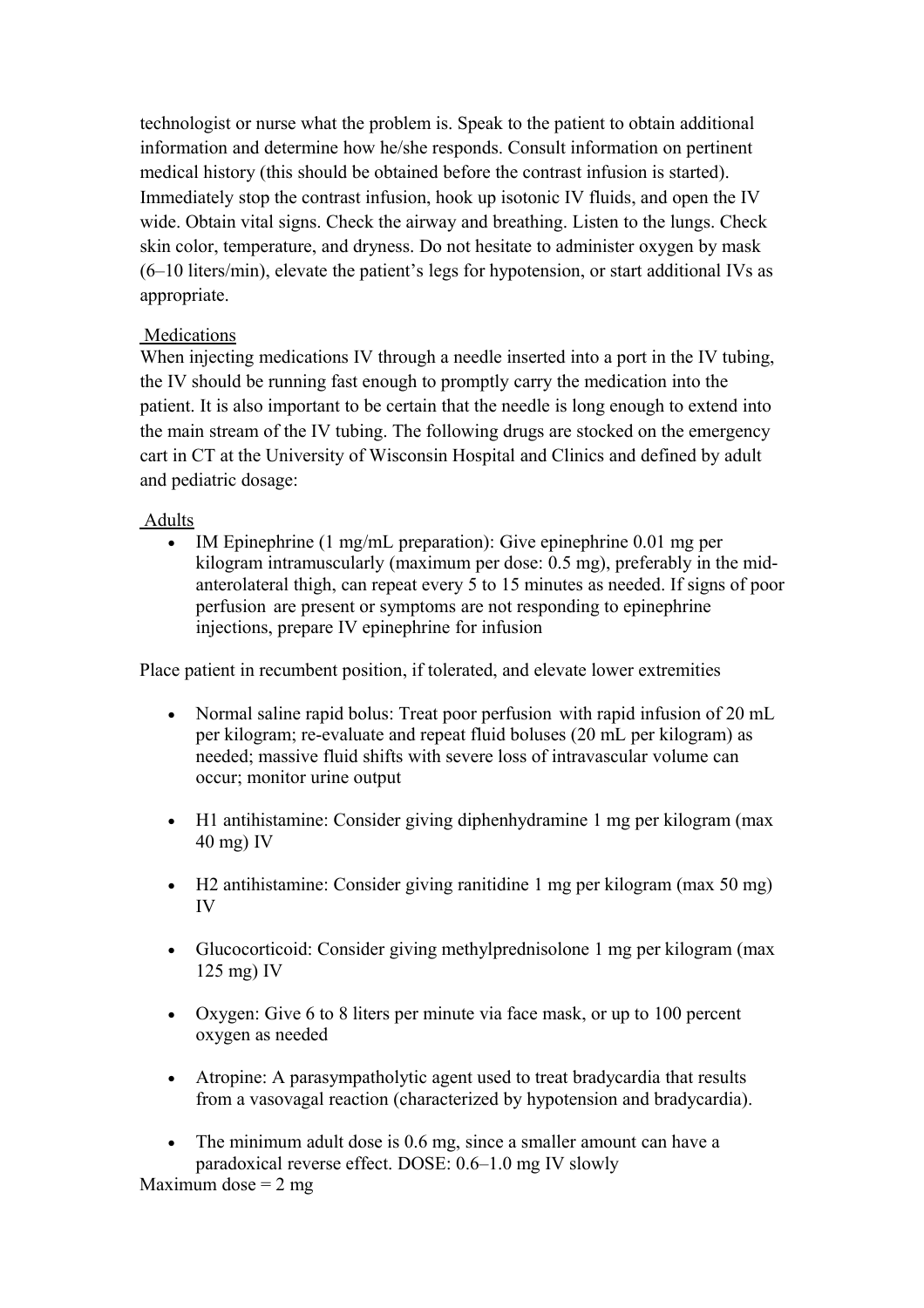1

 Albuterol Inhaler: A Beta-2 agonist that causes bronchodilatation and relieves bronchospasm that may occur with asthma or as a reaction to contrast.

 For bronchospasm resistant to IM epinephrine, give albuterol 0.15 mg per kilogram (minimum dose: 2.5 mg) in 3 mL saline inhaled via nebulizer; repeat as needed

• Clonidine: A drug used to treat a hypertensive crisis. DOSE: 200 mcg (0.2 mg). Bite, chew, and swallow.

 Diazepam: A benzodiazepine used to treat seizures. DOSE: 5–10 mg IV push Maximum dose: 30 mg

Nitroglycerin: A vasodilator used to treat acute angina.

DOSE: 0.4 mg sublingual May be repeated q 5 minutes for a total of 3 doses.

Monitoring: Continuous non-invasive hemodynamic monitoring and pulse oximetry monitoring should be performed; urine output should be monitored in patients receiving IV fluid resuscitation for severe hypotension or shock.

### TREATMENT OF REFRACTORY SYMPTOMS:

Epinephrine infusion $\triangle$ : Patients with inadequate response to IM epinephrine and IV saline, give epinephrine continuous infusion at 0.1 to 1 microgram per kilogram per minute, titrated to effect.

Vasopressors: Patients may require large amounts of IV crystalloid to maintain blood pressure; if response to epinephrine and saline is inadequate, dopamine (5 to 20 micrograms per kilogram per minute) can be given as continuous infusion, titrated to effect.

Glucagon: Patients on beta-blockers may not respond to epinephrine and can be given glucagon 1 to 5 mg IV over 5 minutes, followed by infusion of 5 to 15 micrograms per minute

## Premedication:

The primary indication for premedication is pretreatment of "at-risk" patients who require contrast media. In this context, "at risk" means at higher risk for an acute allergic-like reaction. The foregoing may provide some rationale for the use of IV steroids for "at risk" patients in emergency situations. Although some corticosteroid preventative effect may be gained as quickly as 1 hour after IV injection of corticosteroids, the experimental data would support a much better prophylactic effect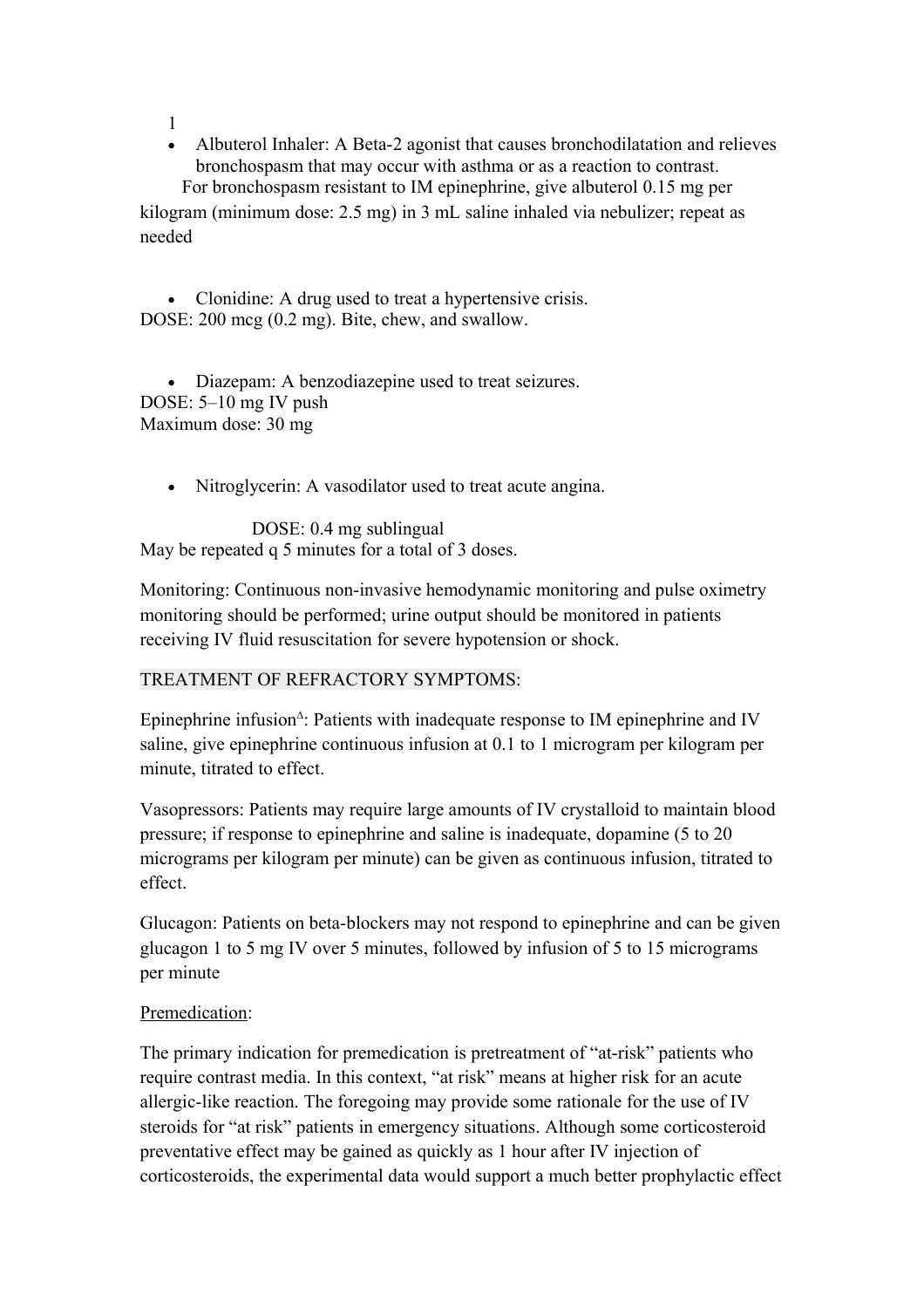if the examination can be delayed for at least 4 to 6 hours after giving premedication.If this time interval is not clinically possible, some would omit the use of corticosteroids entirely and give only H1 blockers prior to injection of contrast .However, it should be emphasized that no clinical studies have unequivocally demonstrated prevention of contrast reactions using short-term IV corticosteroid premedication.

Before deciding to premedicate an "at risk" patient, some consideration should be given to the goals of such premedication. Ideally, one would like to prevent all contrast reactions, including minor, moderate, and severe ones. However, it is most important to target premedication to those who, in the past, have had moderately severe or severe reactions requiring treatment. Unfortunately, studies have thus far indicated that the main contrast reactions that benefit from premedication are minor ones requiring no or minimal medical intervention

No randomized controlled clinical trials have demonstrated premedication protection against severe life-threatening adverse reactions But this may be attributed to the rarity of lifethreatening reactions to contrast and the prohibitive numbers of subjects necessary for enough statistical power to demonstrate any beneficial effect of premedication in preventing the most severe contrast reactions.

Risk of Corticosteroids: Although the risk of a few doses of oral corticosteroids is extremely low , precautions must be taken when administering a short course of steroids to some patients. Corticosteroids should be used with caution in patients with uncontrolled hypertension, diabetes tuberculosis, systemic fungal infections, peptic ulcer disease or diverticulitis [17]. The relative risk for the use of corticosteroids compared to the likelihood of severe or fatal contrast reaction must be considered. Anaphylactoid reactions to oral glucocorticoids have been rarely reported

Increased risk for adverse reactions to corticosteroids has been seen more commonly in patients with asthma, particularly if those patients also have acetylsalicylic acid/nonsteroidal anti-inflammatory drug intolerance

Pretesting: Preliminary intradermal skin testing with contrast agents is not predictive of adverse reactions, may itself be dangerous, and is not recommended

### **Premedication strategies:**

Oral administration of steroids is preferable to IV administration, and prednisone and methylprednisolone are equally effective. It is preferred that steroids be given beginning at least 6 hours prior to the injection of contrast media regardless of the route of steroid administration whenever possible

Additionally, ephedrine administration has been suggested to decrease the frequency of contrast reactions, but the use of this medication is not advised in patients with unstable angina, arrhythmia, or hypertension. In fact, inclusion of ephedrine in a routine premedication protocol is not recommended. In one clinical study, addition of